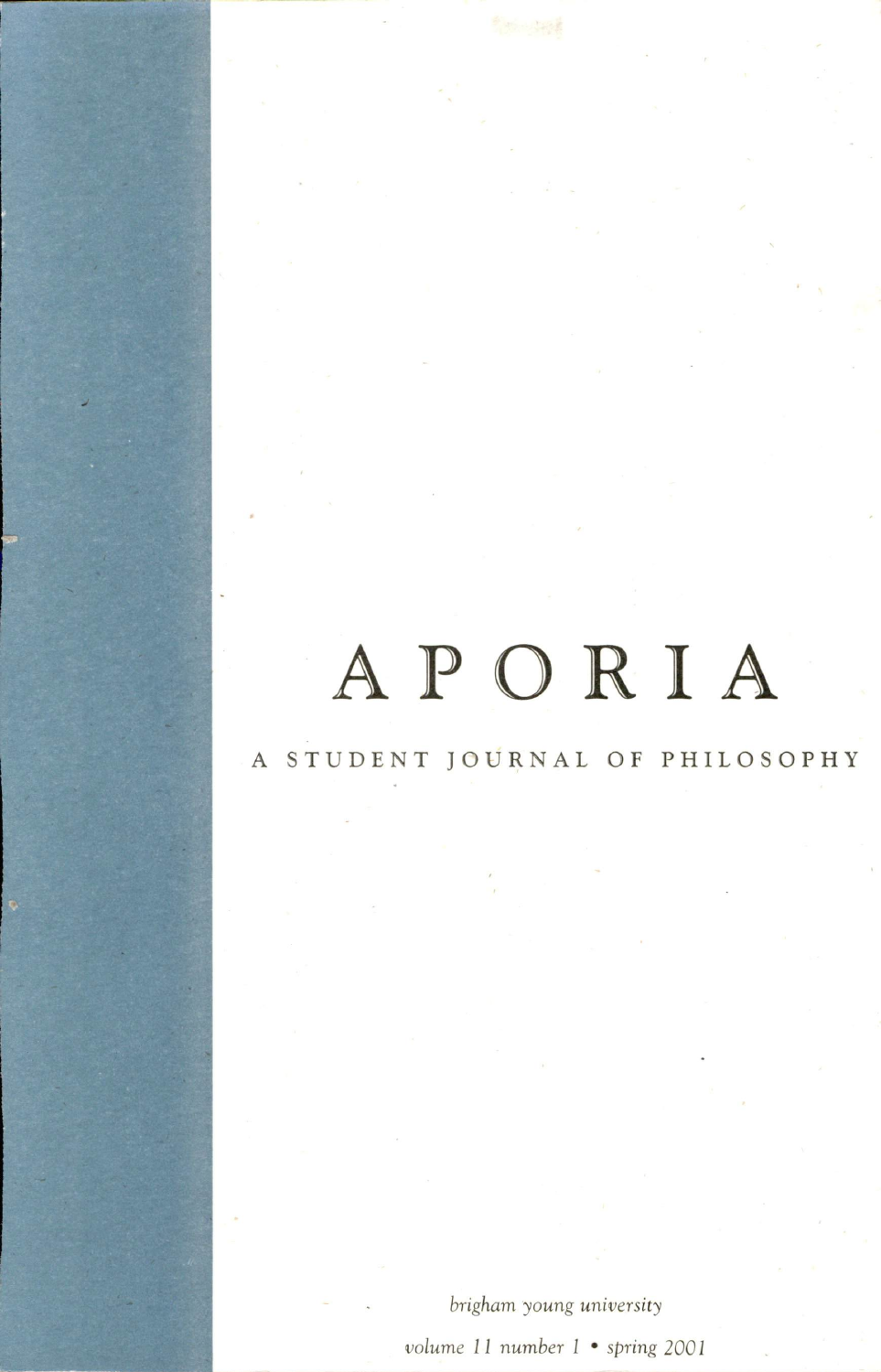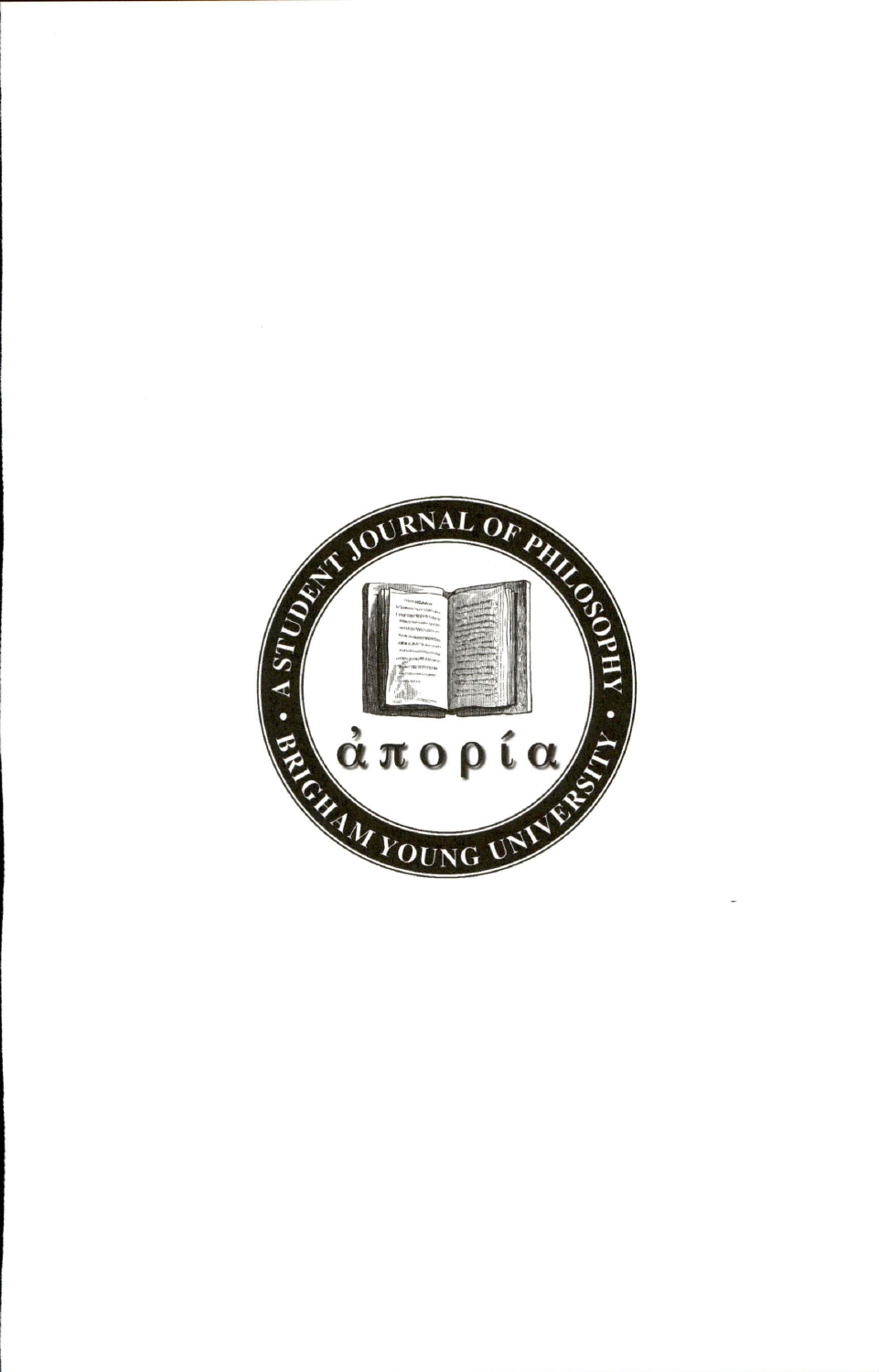• 2001 Department of Philosophy, Brigham Young University Printed in the United States of America

http://humanities.byu.edu/philosophy/aporia/index.html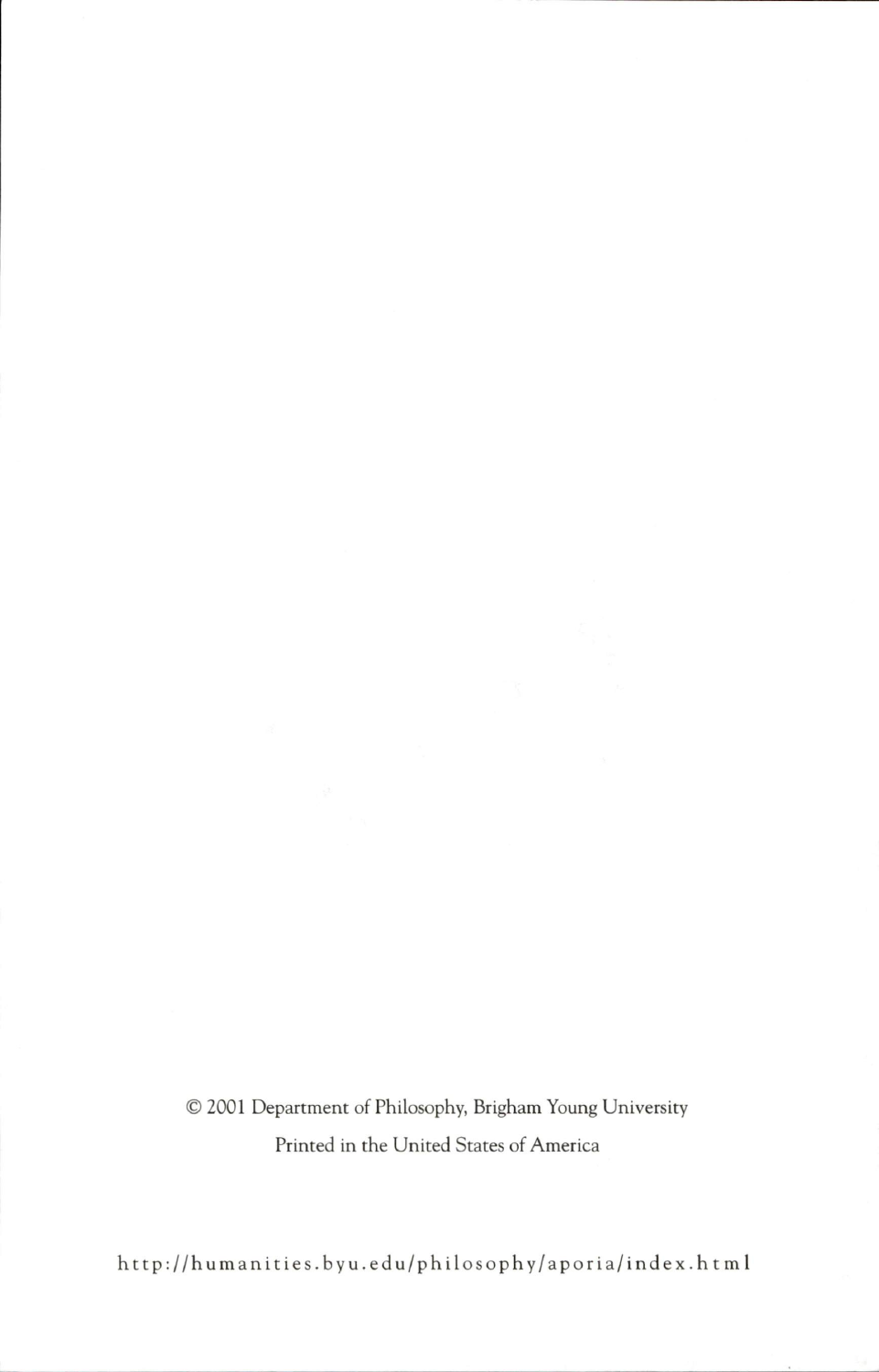### A STUDENT JOURNAL OF PHILOSOPHY

volume 11 number I • 2001

Brigham Young University

Provo, Utah

 $\bar{\rm t}$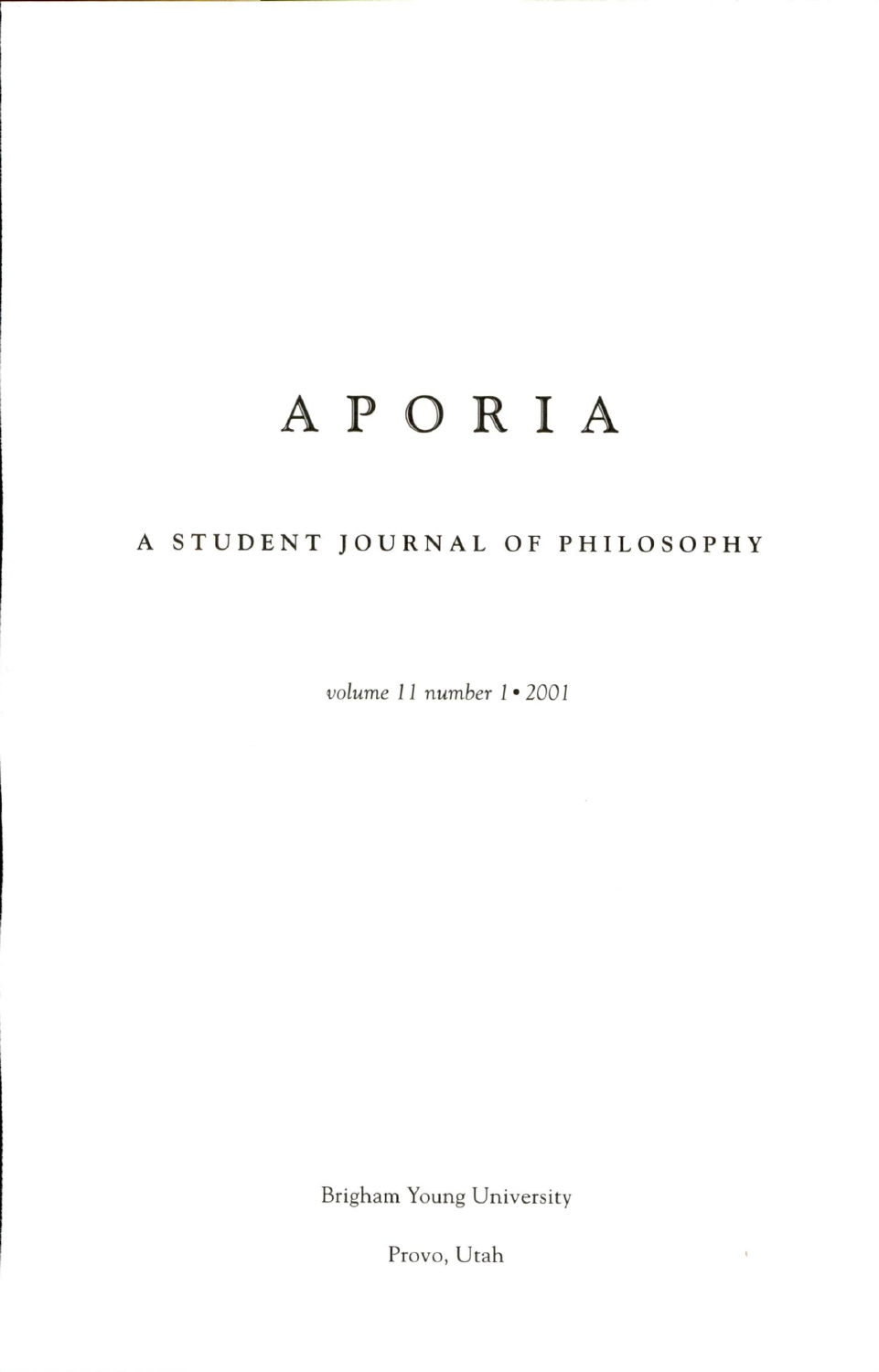#### A STUDENT JOURNAL OF PHILOSOPHY

Editor Jason Bylund

Associate Editors Jared R. Gale Desiree Preston Ryan Christensen

Ari Bruening

Aporia is published twice each year by the Department of Philosophy at Brigham Young University and is dedicated to recognizing exemplary philosophical work at the undergraduate level. The spring issue each year includes outstanding philosophical essays submitted by undergraduate philosophy students from around the world, along with the winning essays of the annual David H. Yam Philosophical Essay Competition, which is open to BYU undergraduates only. The winners of the Yarn Competition are selected by a faculty committee independent of the student editors and staff, who make all other publishing decisions. The fall issue is published online and consists of papers selected by the editorial staff. Submissions are welcome from all undergraduate students, both at BYU and elsewhere.

The Aporia staff is especially grateful to those who support and make possible this journal. Special thanks go to Professor Dennis Rasmussen, chair of the Department of Philosophy, for his encouragement and assistance, and to Linda Hunter Adams of the Humanities Publications Center. Aporia is funded by a generous contri bution from the David H. Yam Endowment. Those wishing to contribute to this fund may do so by contacting the BYU Department of Philosophy.

Submission information may be found at the back of this journal. All inquiries should be sent to aporia@byu.edu or to

> **APORIA** Department of Philosophy 3196 JKHB Brigham Young University

Provo, UT 84602

http://humanities.byu.edu/philosophy/aporia/index.html